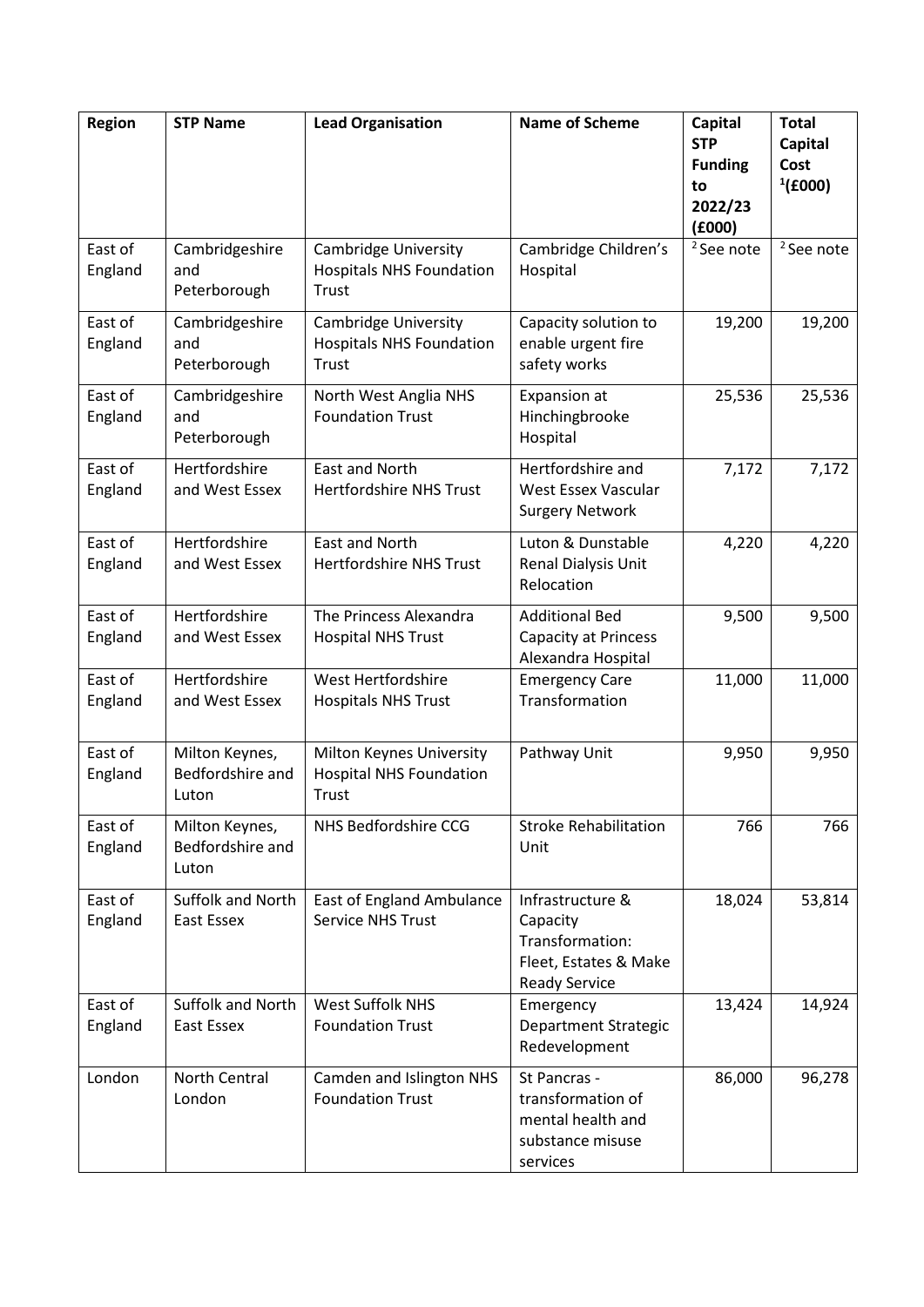| London   | North Central<br>London | Moorfields Eye Hospital<br><b>NHS Foundation Trust</b>                        | Project Oriel - a new<br>eye care, research<br>and education facility                                      | 18,248 | 343,955 |
|----------|-------------------------|-------------------------------------------------------------------------------|------------------------------------------------------------------------------------------------------------|--------|---------|
| London   | North West<br>London    | <b>Central &amp; North West</b><br><b>London NHS Foundation</b><br>Trust      | <b>Northwick Park</b><br><b>Mental Health Wards</b><br>- Single Bedrooms<br>Reconfiguration                | 520    | 520     |
| London   | North West<br>London    | <b>Central &amp; North West</b><br><b>London NHS Foundation</b><br>Trust      | Oak Tree Ward -<br><b>Woodlands Mental</b><br><b>Health Wards</b><br>Reconfiguration,<br>Hillingdon        | 502    | 502     |
| London   | North West<br>London    | <b>Central &amp; North West</b><br><b>London NHS Foundation</b><br>Trust      | Pond Ward - Park<br>Royal Mental Health<br>Wards<br>Reconfiguration                                        | 2,350  | 2,350   |
| London   | North West<br>London    | <b>Imperial College NHS Trust</b>                                             | The Development of<br>an Endovascular<br><b>Hybrid Theatre</b>                                             | 1,865  | 2,865   |
| London   | North West<br>London    | London North West<br><b>University Healthcare NHS</b><br><b>Trust</b>         | Re-provision of eight<br>compliant theatres                                                                | 27,030 | 27,030  |
| London   | South East<br>London    | Bromley CCG, Lambeth<br>CCG and Lewisham CCG                                  | South East London<br><b>Estate Optimisation</b>                                                            | 5,005  | 6,505   |
| London   | South East<br>London    | Greenwich CCG                                                                 | New Kidbrooke sub<br>Hub                                                                                   | 3,600  | 6,963   |
| London   | South East<br>London    | Guy's & St Thomas' NHS<br><b>Foundation Trust</b>                             | <b>Patient Centric Supply</b><br>Chain                                                                     | 10,500 | 10,500  |
| London   | South East<br>London    | Lambeth CCG                                                                   | Consolidation of<br><b>Streatham Common</b><br>Group Practice at<br><b>Baldry Gardens Health</b><br>Centre | 1,257  | 1,257   |
| London   | South East<br>London    | NHS Bromley CCG                                                               | <b>Bromley Health &amp;</b><br><b>Wellbeing Centre</b>                                                     | 9,398  | 12,892  |
| London   | South West<br>London    | Kingston NHS Foundation<br>Trust                                              | <b>Patient Flow</b><br>Transformation<br>Programme                                                         | 3,444  | 3,444   |
| Midlands | Derbyshire              | Derbyshire Community<br><b>Health Services NHS</b><br><b>Foundation Trust</b> | <b>Bakewell Integrated</b><br><b>Community Hub</b>                                                         | 8,580  | 8,580   |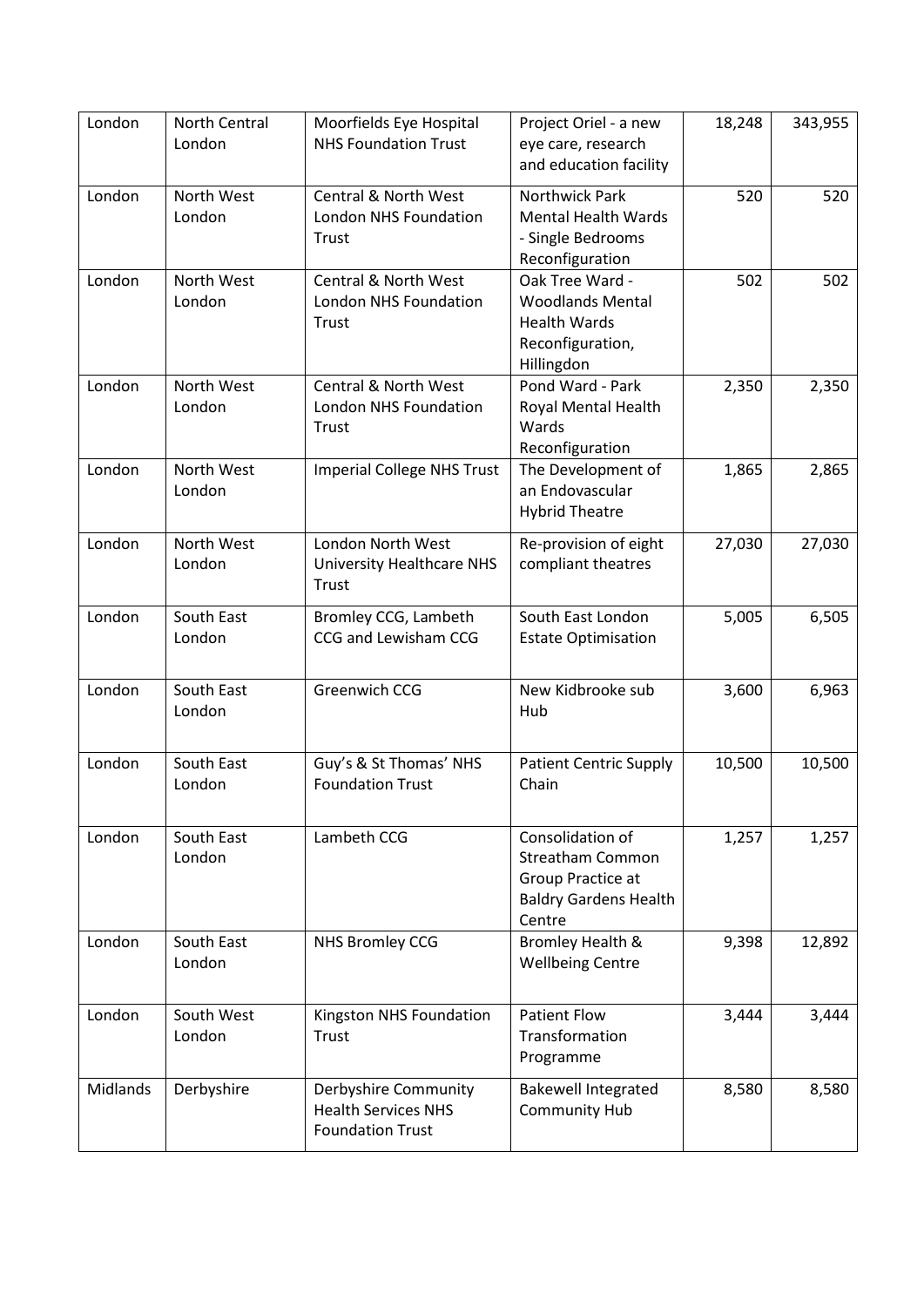| Midlands                       | Herefordshire<br>and<br>Worcestershire      | <b>Hereford Medical Group</b>                                              | <b>Hereford Primary</b><br>Care Hub                                                                            | 3,000  | 3,000  |
|--------------------------------|---------------------------------------------|----------------------------------------------------------------------------|----------------------------------------------------------------------------------------------------------------|--------|--------|
| Midlands                       | Herefordshire<br>and<br>Worcestershire      | <b>Worcestershire Acute</b><br><b>Hospitals NHS Trust</b>                  | <b>Breast Imaging</b><br>Improvement Plan                                                                      | 3,964  | 3,964  |
| Midlands                       | Leicester,<br>Leicestershire<br>and Rutland | West Leicestershire CCG                                                    | Hinckley and<br><b>Bosworth Community</b><br><b>Health Services</b>                                            | 7,035  | 8,035  |
| Midlands                       | Lincolnshire                                | United Lincolnshire<br><b>Hospitals NHS Trust</b>                          | Multi-Purpose<br><b>Education Centre to</b><br>support University<br>Medical School of<br>Excellence (Lincoln) | 1,500  | 1,810  |
| Midlands                       | Nottinghamshire                             | Nottingham University<br><b>Hospitals NHS Trust</b>                        | <b>Emergency Pathway</b><br>Improvement                                                                        | 10,669 | 11,969 |
| Midlands                       | Staffordshire                               | North Staffordshire<br><b>Combined Healthcare</b>                          | Urgent Care Centre,<br><b>Detoxification suites</b><br>and crisis cafes                                        | 1,600  | 1,600  |
| Midlands                       | Staffordshire                               | University Hospitals of<br>Derby and Burton NHS<br><b>Foundation Trust</b> | <b>Outwoods Health</b><br>Village                                                                              | 21,888 | 21,888 |
| Midlands                       | The Black<br>Country                        | <b>Black Country Partnership</b><br><b>NHS Foundation Trust</b>            | <b>Black Country</b><br><b>Transforming Care</b><br>Partnership LD Service<br>Transformation                   | 7,515  | 7,515  |
| <b>Midlands</b>                | The Black<br>Country                        | Sandwell and West<br><b>Birmingham Hospitals NHS</b><br>Trust              | Sandwell and West<br><b>Birmingham Hospitals</b><br>Interim<br>Reconfiguration                                 | 15,439 | 15,439 |
| Midlands                       | The Black<br>Country                        | The Dudley Group NHS<br><b>Foundation Trust</b>                            | Redevelopment of<br>Emergency<br>Department at<br>Russell's Hall Hospital                                      | 16,975 | 20,311 |
| Midlands                       | The Black<br>Country                        | <b>Walsall Healthcare NHS</b><br>Trust                                     | Emergency<br>Department<br>Development                                                                         | 36,197 | 36,197 |
| North<br>East and<br>Yorkshire | Cumbria and<br>North East                   | Northumberland, Tyne &<br><b>Wear NHS Foundation</b><br>Trust              | Secure Services /<br>Newcastle and<br>Gateshead Adult<br><b>Acute Inpatients</b>                               | 54,200 | 64,615 |
| North<br>East and<br>Yorkshire | Humber, Coast<br>and Vale                   | Humber, Coast and Vale<br><b>Health and Care</b><br>Partnership            | Diagnostic equipment<br>and transformation of<br>urgent & emergency<br>care                                    | 88,516 | 88,516 |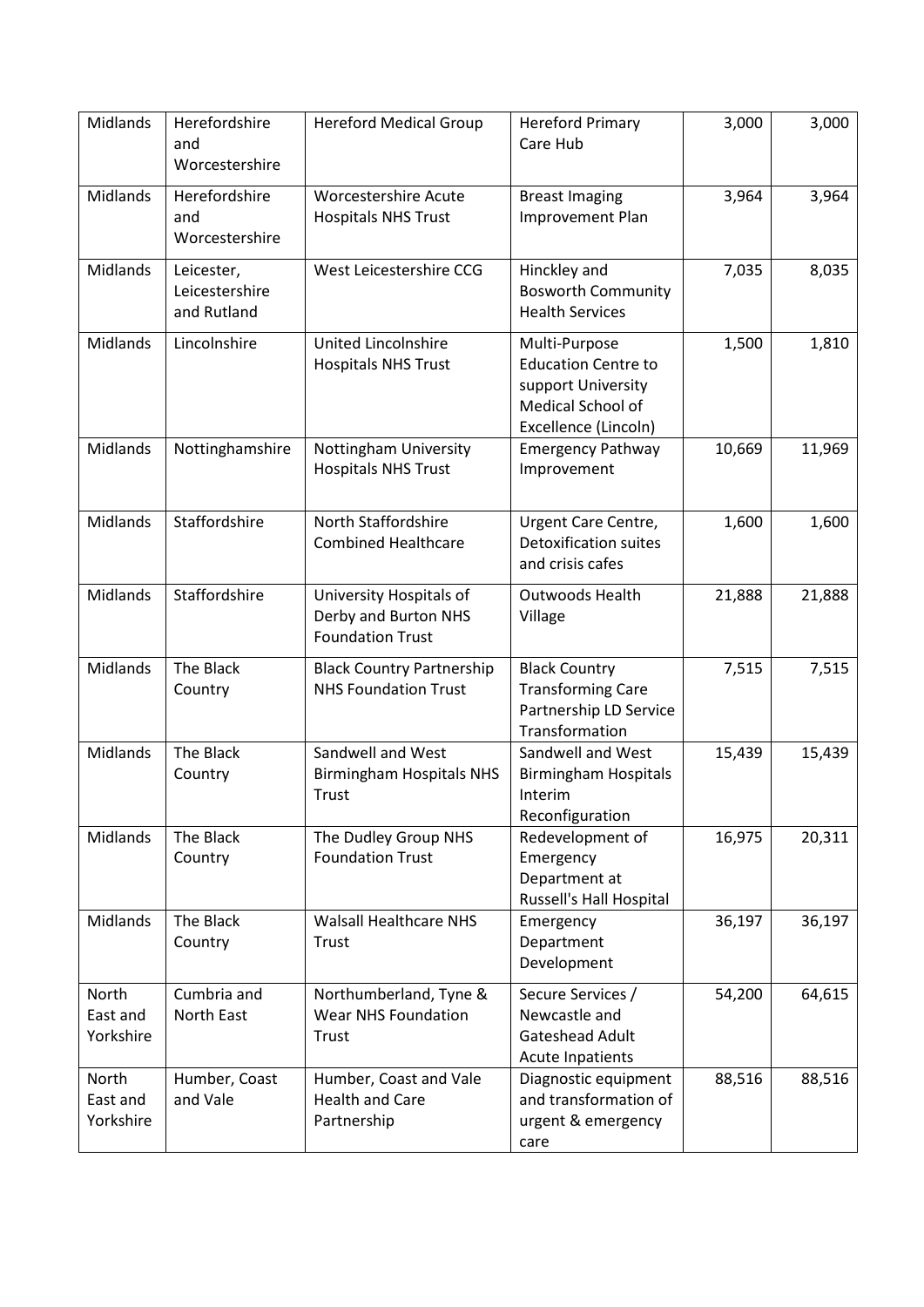| <b>North</b><br>East and<br>Yorkshire | West Yorkshire                                               | Calderdale & Huddersfield<br><b>NHS Foundation Trust</b>                                                 | Reconfiguration of<br>hospital services                                                                        | 21,917 | 196,568 |
|---------------------------------------|--------------------------------------------------------------|----------------------------------------------------------------------------------------------------------|----------------------------------------------------------------------------------------------------------------|--------|---------|
| North<br>East and<br>Yorkshire        | West Yorkshire                                               | Leeds and York<br>Partnership NHS<br><b>FOUNDATION TRUST</b><br>(West Yorkshire Mental<br>Health Trusts) | Rehabilitation and<br><b>Recovery Repatriation</b>                                                             | 11,190 | 12,408  |
| <b>North</b><br>East and<br>Yorkshire | West Yorkshire                                               | <b>Leeds Teaching Hospitals</b><br><b>NHS Trust</b>                                                      | Consolidation of<br><b>Pathology Services</b>                                                                  | 25,820 | 27,183  |
| North<br>West                         | Cheshire and<br>Merseyside                                   | Alder Hey Children's NHS<br><b>Foundation Trust</b>                                                      | <b>CAMHS Tier 4</b><br>inpatient beds - Dewi<br>Jones Unit                                                     | 6,961  | 7,024   |
| North<br>West                         | Cheshire and<br>Merseyside                                   | St Helens CCG / St Helens<br>and Knowsley Teaching<br><b>Hospitals NHS Trust</b>                         | <b>Improving Emergency</b><br>Department capacity<br>and flow                                                  | 4,000  | 4,000   |
| North<br>West                         | Greater<br>Manchester                                        | Pennine Care NHS<br><b>Foundation Trust</b>                                                              | Proposal for the<br>Development and<br>Provision of<br>Psychiatric Intensive<br><b>Care Services</b>           | 4,816  | 4,816   |
| North<br>West                         | Lancashire and<br>South Cumbria                              | <b>Blackpool Teaching</b><br><b>Hospitals NHS Foundation</b><br><b>Trust</b>                             | <b>Fylde Coast</b><br>Emergency<br>Department / Critical<br>Care Scheme                                        | 12,940 | 12,940  |
| North<br>West                         | Lancashire and<br>South Cumbria                              | Lancashire Care NHS<br><b>Foundation Trust</b>                                                           | <b>Fylde Coast</b><br><b>Integrated Acute</b><br><b>Mental Health Hub</b>                                      | 8,139  | 8,139   |
| South<br>East                         | Buckinghamshire,<br>Oxfordshire and<br><b>Berkshire West</b> | <b>Berkshire Healthcare NHS</b><br><b>Foundation Trust</b>                                               | <b>Relocation of Willow</b><br>House to Prospect<br>Park Hospital Site                                         | 2,807  | 2,807   |
| South<br>East                         | Buckinghamshire,<br>Oxfordshire and<br><b>Berkshire West</b> | Oxford Health NHS<br><b>Foundation Trust</b>                                                             | 10 Bed Learning<br><b>Disabilities Low</b><br>Secure Unit                                                      | 8,566  | 8,566   |
| South<br>East                         | Buckinghamshire,<br>Oxfordshire and<br><b>Berkshire West</b> | <b>Oxford University</b><br><b>Hospitals NHS Foundation</b><br><b>Trust</b>                              | Delivery Suite<br>Theatre, John<br>Radcliffe Hospital                                                          | 1,834  | 1,834   |
| South<br>East                         | <b>Frimley Health</b>                                        | North East Hampshire &<br>Farnham CCG                                                                    | Alexander House<br>extension                                                                                   | 985    | 985     |
| South<br>East                         | Hampshire and<br>the Isle of Wight                           | Hampshire Hospitals NHS<br><b>Foundation Trust</b>                                                       | <b>Elective Expansion</b><br>and Reconfiguration<br>of Royal Hampshire<br><b>County Hospital</b><br>Winchester | 10,200 | 10,550  |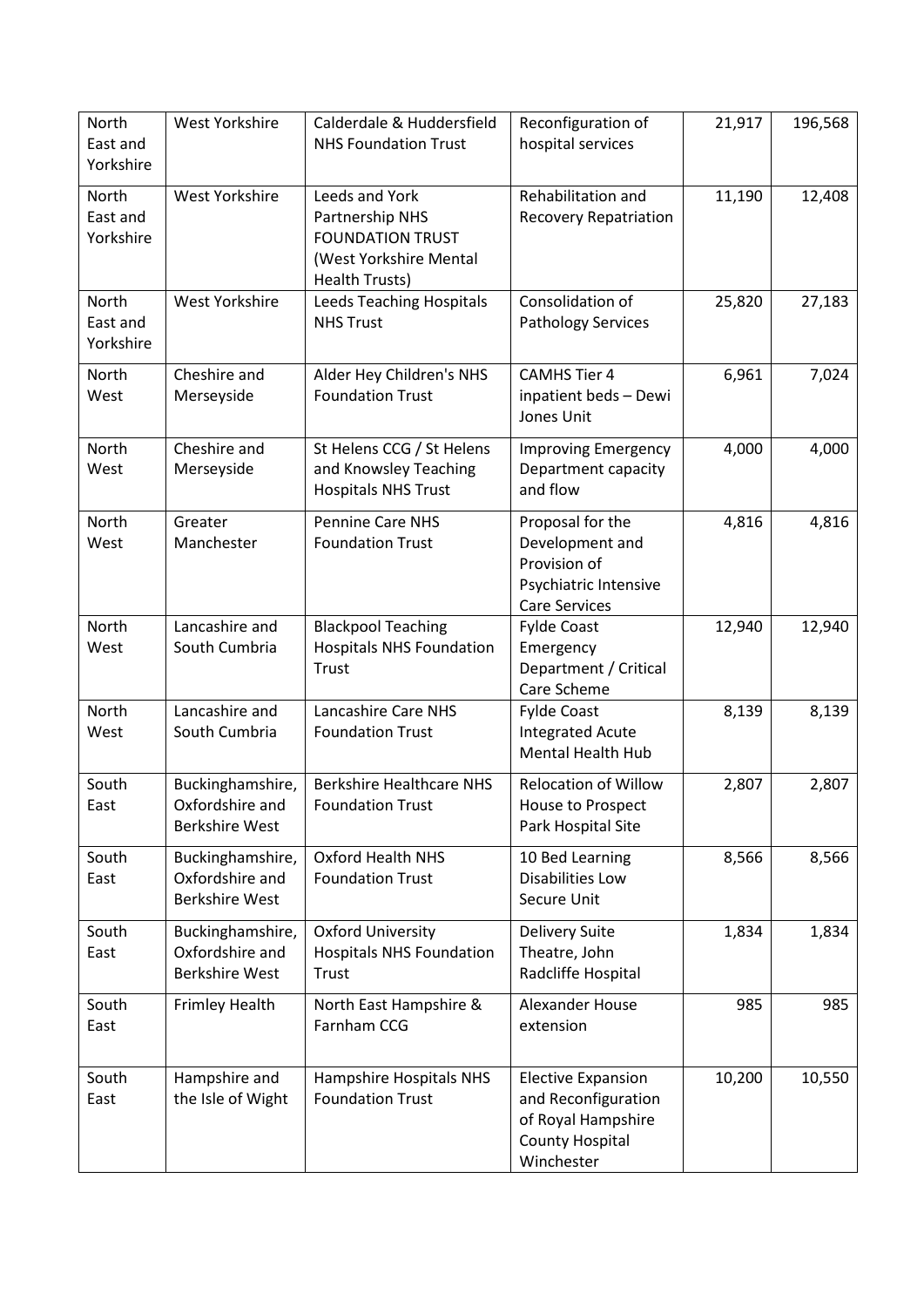| South<br>East | Hampshire and<br>the Isle of Wight                   | North Hampshire CCG                                                         | Same Day Access<br>Service - Basingstoke                                                             | 2,400  | 2,400  |
|---------------|------------------------------------------------------|-----------------------------------------------------------------------------|------------------------------------------------------------------------------------------------------|--------|--------|
| South<br>East | Hampshire and<br>the Isle of Wight                   | Portsmouth City CCG                                                         | <b>Relocation of North</b><br><b>Harbour Medical</b><br><b>Group GP Practice</b>                     | 2,628  | 2,628  |
| South<br>East | Hampshire and<br>the Isle of Wight                   | Portsmouth Hospitals NHS<br>Trust                                           | <b>Emergency Floor</b><br>Programme<br>Portsmouth                                                    | 58,282 | 58,282 |
| South<br>East | Hampshire and<br>the Isle of Wight                   | Solent NHS Trust                                                            | Community bed<br>capacity optimisation,<br>Southampton                                               | 15,833 | 19,109 |
| South<br>East | Kent & Medway                                        | South East Coast<br><b>Ambulance Service NHS</b><br><b>Foundation Trust</b> | Medway Make Ready<br>Centre                                                                          | 6,520  | 6,520  |
| South<br>East | Surrey<br>Heartlands                                 | Epsom and St Helier<br><b>University Hospitals NHS</b><br>Trust             | <b>Transfer of New</b><br>Epsom and Ewell<br>Cottage Hospital to<br><b>Epsom General</b><br>Hospital | 7,356  | 9,794  |
| South<br>East | Surrey<br>Heartlands                                 | Surrey & Borders<br>Partnership NHS<br><b>Foundation Trust</b>              | <b>Community Hub</b><br>Programme                                                                    | 4,000  | 5,892  |
| South<br>East | <b>Sussex and East</b><br>Surrey                     | South East Coast<br><b>Ambulance Service NHS</b><br><b>Foundation Trust</b> | <b>Brighton Make Ready</b><br>Centre                                                                 | 5,520  | 5,520  |
| South<br>East | <b>Sussex and East</b><br>Surrey                     | South East Coast<br><b>Ambulance Service NHS</b><br><b>Foundation Trust</b> | Expansion of<br>additional floor space<br>at the Trust<br>Headquarters building                      | 6,710  | 6,710  |
| South<br>East | Sussex and East<br>Surrey                            | South East Coast<br><b>Ambulance Service NHS</b><br><b>Foundation Trust</b> | <b>Worthing Make Ready</b><br>Centre                                                                 | 235    | 235    |
| South<br>West | Bath, Swindon<br>and Wiltshire                       | Great Western Hospital<br><b>NHS Foundation Trust</b>                       | Integrated Front Door<br>& Transitional Care<br>Facility                                             | 29,573 | 44,573 |
| South<br>West | Bath, Swindon<br>and Wiltshire                       | Wiltshire CCG                                                               | Trowbridge<br><b>Integrated Care</b><br>Centre                                                       | 15,978 | 19,821 |
| South<br>West | Bristol, North<br>Somerset, South<br>Gloucestershire | Bristol, North Somerset<br>and South Gloucestershire<br>CCG                 | North Somerset<br>Primary Care, Central<br>Weston                                                    | 3,216  | 3,511  |
| South<br>West | Bristol, North<br>Somerset, South<br>Gloucestershire | North Bristol NHS Trust                                                     | 12 Additional Beds<br>through Conversion of<br><b>Assisted Bathrooms</b>                             | 1,580  | 1,580  |